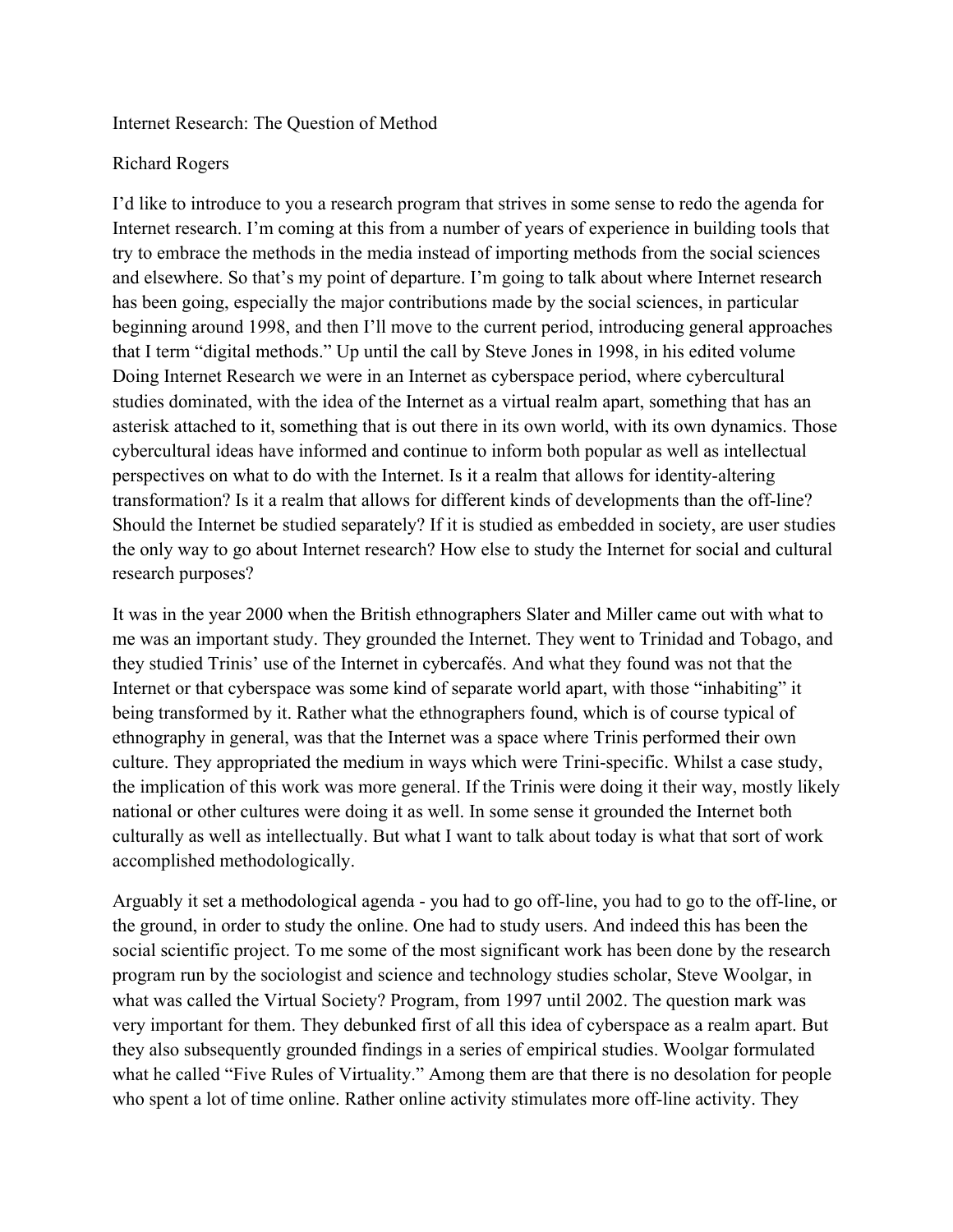formulated what has come to be called the classic digital divide critique, which is to say that people's skills as well as the way people understand and experience the risks of the Internet are unequal. It has to do with particular demographics, et cetera. In formulating these rules, the program also solidified the dominant methodological program for Internet-related research in social science. The program has been summarized in the notion of "virtual methods." A couple volumes now have appeared, where the researchers continue to develop quite a classic social scientific armature, which includes interviews, surveys, observation, et cetera. What I would like to point out in particular is these could be categorized or conceptualized as digitized methods, that is, taking methods, existing methods, and trying to move them online. How best to do an online survey? Is Survey Monkey the way to go or not? Should one opt for the pro version? How best to formulate your first contact email with a group, with a community? All these sorts of things take into account some small differences that the online environment brings with it, and they make for slight changes to existing methods; so digitized methods with small amendments.

What I'd like to try to do - and I think that many of us in a sense are doing this already - is introduce a new era in Internet-related research where we no longer need to go off-line, or to digitize method, in order to study the online, or culture and society via the online. Rather in studying the online, we make and ground findings about society and culture with the Internet. So the Internet is a research site, where one can ground findings about reality. And with this particular idea I have introduced the term digital groundedness, or online groundedness, where claims about society are grounded in the online. I want to come directly to an example. Of course one of the seminal cases that has come out recently that I think could be situated under this term is Google Flu Trends. Google Flu Trends is different kind of Google project, because it's run by Google.org, the non-profit arm. Google Flu Trends uses the Web as an anticipatory medium, so it reintroduces the discourse that things happen online first, or you can find out what's happening in society first by going online. The online is quicker to the ground than other ways of getting to the ground. Google Flu Trends collates search engine queries, and geo-locates where these queries have taken place for flu - the word "flu," and flu-related symptoms - and arguably makes findings that are about one week ahead of those by the Center for Disease Control, which base their findings on emergency room reports and similar formal accounts. So the Web becomes an anticipatory medium again, and of course it's controversial to use the Web as the site to base claims about where flu is happening as opposed to on the ground, the emergency rooms, et cetera.

I want to give you one more example, which struck me initially. It comes from an article in a leading Dutch newspaper, the NRC Handelsblad, that came out in August 2007. They published a story where the question was: Is right-wing culture becoming more extremist in the Netherlands? This sort of question may be applicable for any number of countries, but what I want to talk about is their method. Instead of traditional investigative journalism, embedding a researcher (going native) or instead of going to a repository of leaflets and other ephemera instead of using those standard methods, they used the Internet archive. They looked up in the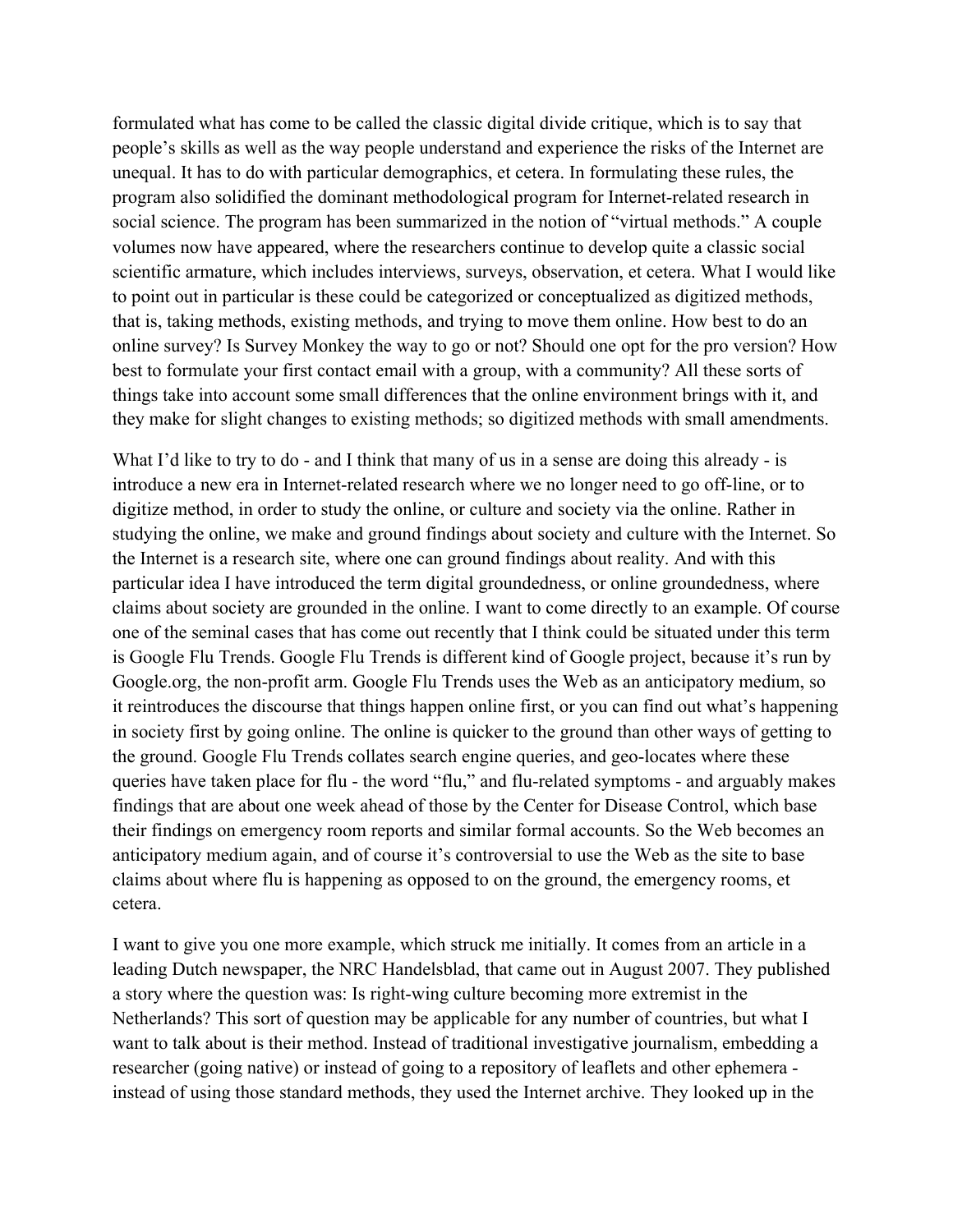Internet archive about 100 sites. And they made a data set, an Excel sheet which they also published, in another special Internet-related data-sharing practice. They read the content of right-wing and right-wing extremist sites over a period of about ten years, and they found that the language on the websites over the years has become more and more extreme; the words were harsher and harsher. They thereby concluded that right-wing culture in the Netherlands is hardening. They made these findings on the basis of the Internet. Now for many people—who have in the backs of their minds that the Internet is a space apart, a virtual realm, or for those people who have a sense that the Internet may tell you something, but ultimately you have to go to the ground for your baseline, the newspaper's method and means of grounding claims are quite radical. They took the Web as the site to ground the findings about society.

So what I'd like to do today is think about what kind of data are available in the medium, first of all. And second of all I'd like to also think through the ways in which the Internet offers particular research possibilities. And by research possibilities, I'd like to introduce the question of learning from the methods in media. I would like to talk about what Internet-specific analysis would entail. I've already given you an introduction to it, but now I would like to take you through a series of digital objects, devices such as engines, platforms, et cetera and think through how they offer method. I would like to think through with you what I call "digital methods," repurposing methods in media for social and cultural research. I'd like to talk about the link, how links are normally studied and how I would propose that they could be studied. What kinds of opportunities are on offer if we follow the medium and its methods. I'd like to talk about the website, engines, and spheres. The blogosphere is of course the well-known one; scholars have coined the term websphere. I'd also like to talk about the newspshere. I view the spheres as engine-demarcated spaces. I'd like to talk about the Webs, in the plural. Who's the senator from Alaska with the Internets? Or was that George W. Bush? I think they were onto something. There are Webs in the sense of national Webs and much of this has to do with particular web technology that has emerged, GeoIP. I'd like to talk about in conclusion social networking sites and Wikipedia, how they are normally studied and how else one might study them if one seeks to learn from the methods of the medium and think about how to ground claims about society in those spaces.

The link. How are links normally studied? There are a couple of traditions. One is from humanities and hypertext theory. Links author potential stories; the surfer then becomes the author going from link to link, authoring. Similarly, in path theory, small-world theory, social network analysis, what we're concerned about often times is ideas of distance. So how far away are websites from one another, if we follow links -- building on Stanley Milgram's seminal work. And in particular that work is applied in trying to find the optimal paths. What are the optimal paths to reach someone or something? Social network analysis oftentimes concerns people and their positioning in networks. Are they central or are they in between? Highly in between? Et cetera. What would happen if we were to think through what to do with a link by following methods in the media? One would think immediately of Google. How does Google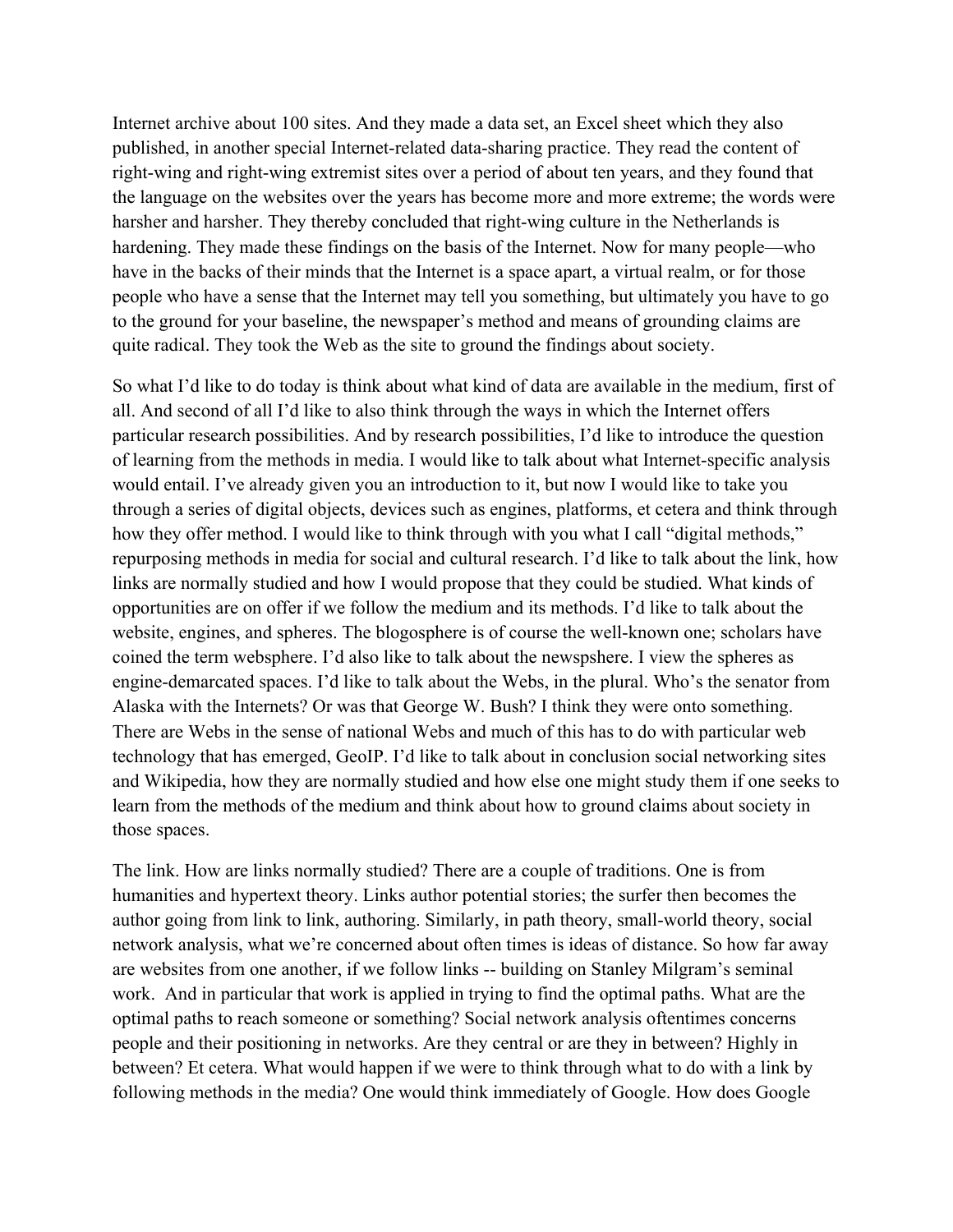treat links? Google treats links in some sense as reputation markers. That is to say, sites are ranked on the basis of the number of links they get and the number of links they get from highly influential sites. How can you make use of this particular way of thinking about links? I've created a piece of software called the Issue Crawler, which builds on the insight that links are reputation markers. What the Issue Crawler does is crawls sites, captures all the outlinks in any number of degrees of separation, and puts them into a dataset for different sorts of analyses. I'll show you two types of analyses. One is about the reputation of sites and what one can learn not from a sort of Google macro analysis treatment of the whole Web but rather a subset of the Web. That is to say, sets of linked Websites. One can profile an actor according to the links it gets and receives, either in total, or in a particular subject or issue area.

This is an example—classic work, I think this is from 1999. This was one of the first times I did this. It's an analysis of the micro-politics of association. It's about three different kinds of sites. You have the governmental sites in blue; commercial site in yellow; and an NGO in green. You'll notice Novartis links to Greenpeace, but Greenpeace does not link back. Both Greenpeace and Novartis link to government and government does not link back. These are classic politics of association. Governments normally only link to other governmental sites, et cetera. Normally NGO's don't necessarily want to endorse other sites that they're critical of by linking to them. This is increasingly the way links are made. In other words one can begin to understand or get a grasp of very normal politics of association that you can read from the online.

Another example. Here are three separate corporations, all in yellow. They're profiled according to the types of links they receive and the types of links they give. Their reputational status is different depending on the types of links they receive. If a commercial source receives links from government, it's a very different status marker than if it received links from only other commercial actors.

This is a picture of the Issue Crawler, just an example of the Issue Crawler output, in a particular subject area (e-culture in the Netherlands), with selected profiles of the top actors, and the links they receive and give, to the right.

I would like to talk a little bit about what else one can do with link analysis, in the area of Internet censorship research. I occasionally work together with the people at the University of Toronto in the Citizen Lab. It's the Open Net Initiative, which was on the cover of the New York Times two weekends ago for having discovered a cyber-espionage network, apparently allegedly operating out of China. They were contacted by the offices of the Dalai Lama because the Dalai Lama office's computers were acting up. And what they discovered and made public a couple weeks ago was an intriguing information warfare practice, social malware. I'm not going to talk about infowar; rather I'd like say something about my group's contribution to Internet censorship research, particularly methodologically. What the Open Net Initiative does is it makes a kind of directory of websites, with a number categories. Human rights sites, famous bloggers, humor sites, anonymizers—37 different categories. And in total, across all categories, at least when I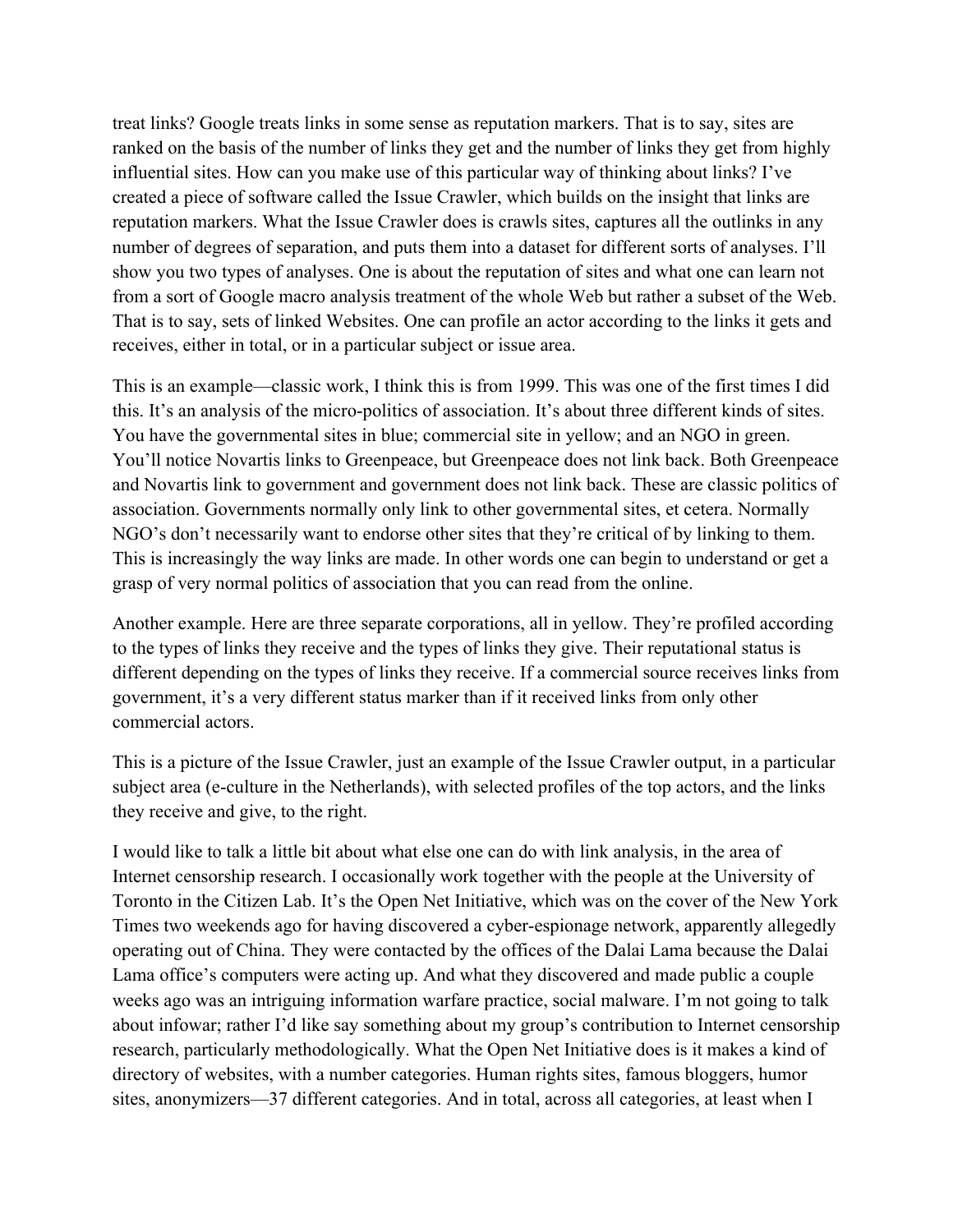last undertook analysis, they have approximately 2,000 URLs; that's their sample. They use these 2,000 URLs and they query them, they fetch them, in each country in question to see the level of blockage, the level of Internet censorship across some 40 countries. However, I read in the Cyber Dissident Handbook that came out from the organization Reporters Without Borders, a Paris-based NGO, an article entitled the Worst Enemies of the Internet, or similar. There was a passage where the Saudi Arabia Information Ministry spokesperson boasted that they were blocking something on the order of 400,000 sites. And I said to myself, Open Net Initiative is checking 2,000 sites, the Saudis say they're blocking 400,000; how do we expand our lists? So I developed a technique called Dynamic URL Sampling whereby what we do is we take the initial list the Toronto researchers have drawn up, crawl all of the URLs and fetch all of the outlinks from these URLs, all these additional pages, check them against the original list and the ones that are left over we then subsequently check for blockage using initially some proxies but then later we run these through computers that are located on the ground in these various countries because of the unreliability or the intransparency of proxies.

What you see before you is a picture of a network of Iranian social, political, and religious sites—that's an ONI, Open Net Initiative, category for Iran. The ones in red are the ones that are blocked; the ones in blue are the ones that are not blocked; and the ones in red with the little yellow pins on them are sites that we discovered to be blocked. Those were previously unknown to be blocked, by the researchers. I'd like to highlight one site in particular, and the difference it makes when one uses hyperlink analysis over building a list of sites, in a manual practice. The ONI researchers had BBC.co.uk on their list, and the URL was resolving in Iran. When we ran the network analysis we also ran the page level and what we found was that BBC.co.uk/Persian was far more relevant than BBC.co.uk. And indeed the BBC.co.uk newspage wasn't blocked in Iran, but the Persian language BBC newspage was blocked. So we made a contribution not only to methodology, how to expand the lists through Dynamic URL Sampling, but also we made contributions to the findings. This stuff is double-edged. We would be very good censors. All those blue sites are waiting to be blocked. It's actually quite difficult to deal with this issue and the associates with the University of Toronto at the Berkman Center at Harvard sometimes talk about "data escrows" where they keep lists away from the prying eyes of censors.

The website—how is it normally studied? Well classically it's studied in usability circles. There's a debate between the "Don't make me think" school and those who are more interested in a poetics of navigation. Websites are often studied in design circles. You may or may not know that the majority of the Web is blue. Eye tracking is another classic method for Website study. The outputs are heat maps of eye movement, and these maps are useful. Websites are studied as something that needs to be optimized for any number of different reasons, largely because as I'll come to later in what I call the drama of search engine space. That is to say, you need to have your site in the top five, in the top ten, for as search engine user studies have found the number of pages and search engine results pages people look is in decline. Also and this is something that I've been hearing tiny bit here, people oftentimes study websites in terms of their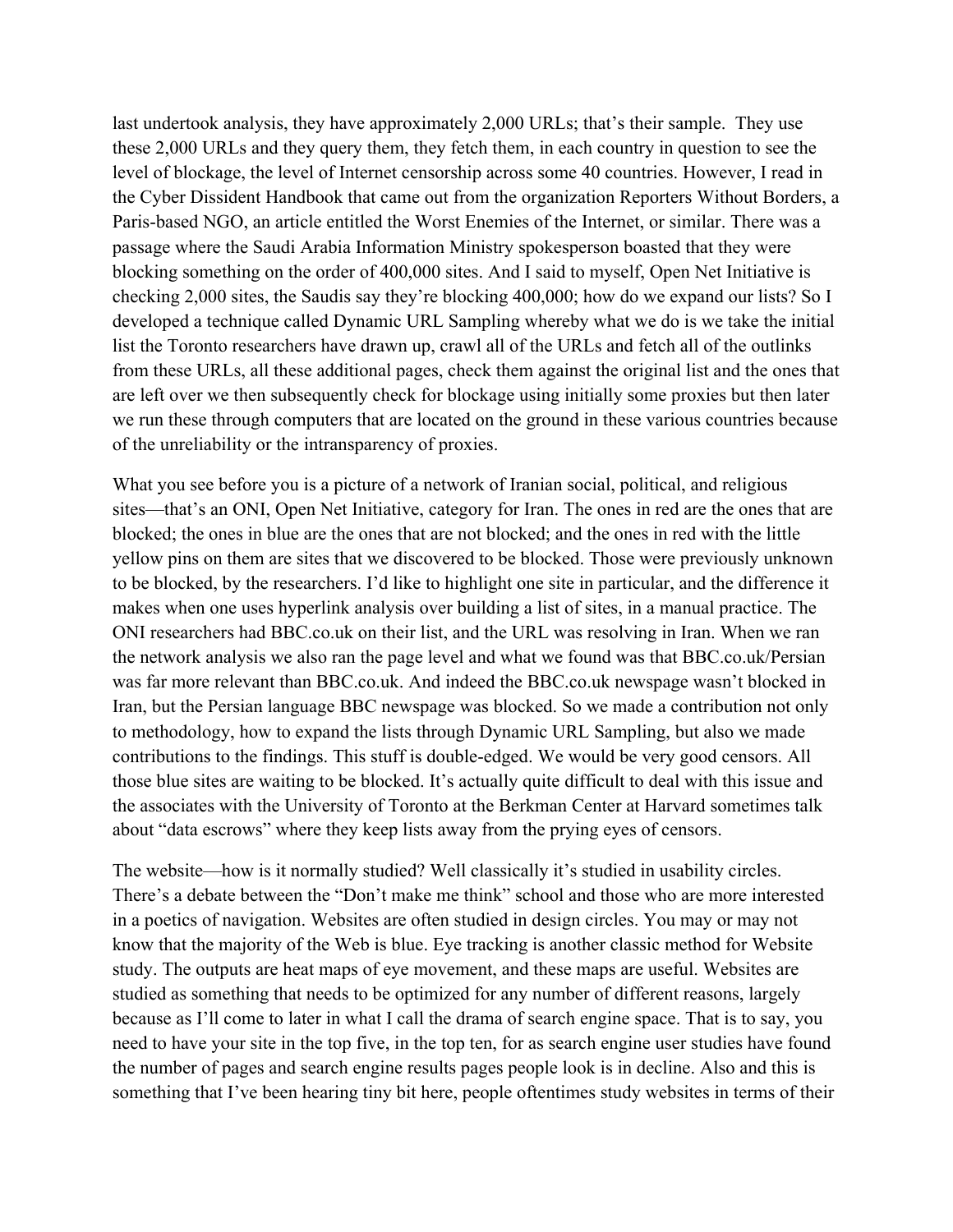features, site features. So which sites have more features, and is there a correlation or relationship between the features of a website and the number of visitors? If there's more interactivity, is there more participation? Things like this.

This is an example of a heat map. This is the Google results page, where eyes are pointed upper left. They call that the golden triangle of search. And indeed, if you noticed, not too long ago Google moved its menu upper left.

How else to study it? I have been looking into the website as an archive object for some time now. If you run a quick search on Google Scholar and I've done this in the Web of Science as well, you'll notice that most of articles about the Internet archive are about how it works as opposed to how to use it. So what I have been trying to do is develop methods or means to use the Internet archive for research. Like learning from Google for link research, I follow the medium for clues or guidance. When you look at the Wayback Machine's interface at the Internet archive what you notice is that it privileges single site histories. You have to type in an individual URL, and you have returned to you a list of dates when that URL has been arrived, with an asterisk indicating that the URL content has changed. So what can you do with single site history? I mean first of all, would you like to study the history of the Web like that? Probably not. But there are things you can do with it. And so we've developed this tool or actually a couple of tools that can capture a website's history in order to tell a story about it. I made a video not too long ago, YouTube style video, and it concerns the Google Directory. You will be familiar with this particular project perhaps. The Google Directory sits on top of DMOZ, the Open Directory Project. It was put online by Google in 2000. And what has happened over the years is it's been marginalized. Now Google, the Google Directory and the human-edited Web more generally are in decline. I mean if you look at the seminal directory, the Yahoo! directory, now it's something that is based on an advertising model; something that you pay for to be listed in quickly. It is also no longer the default search engine on Yahoo!. On Google, the directory is no longer on the front page. What I wanted to do in this particular video is explore what one could learn from the history of a particular page as an example of how one might work with the Internet archive. The video is called Google and the Politics of Tabs.

[This is the history of Google as seen through its Interface. From the beginning, sometime in November 1998 all the way up until late 2007. These are screen shots of Google Interface taken from the Wayback Machine of the Internet Archive. The history of the Google is important. For some people, Google is the Internet. And for many, it's the first point of access. And Google, as the face of the Internet, has remained virtually the same over the past ten years. But there have been some subtle changes to the Interface. So let's go back and look at this in a little bit more detail. You see initially Google with a standard Web search button and its intriguing "I'm feeling lucky button" have been your only options. Then the Directory gets introduced with some front page fanfare. It's the Open Directory Project, DMOZ.org, that Google's built an engine on top of. Then come the Tabs on top of the Search box with the Web search being privileged at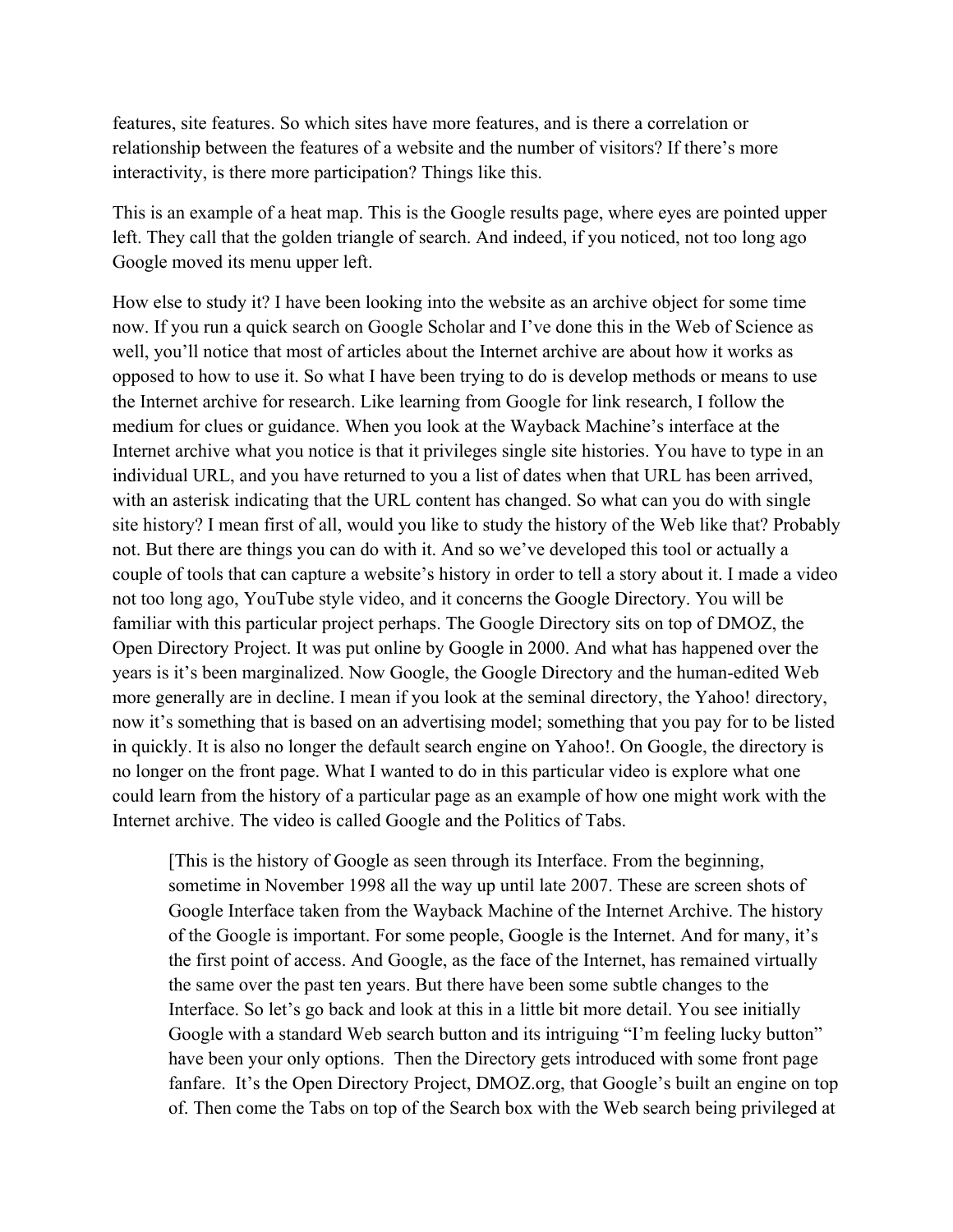the far left, followed by Images, Groups (that's searching Usenet), and the Directory makes it to the front page. News, the Google news service, the news aggregator was next. Froogle is introduced; that was that cost comparison e-commerce service. And that stayed on the front page for a while, then was dropped. Followed by Local, which later became Google Maps. You can see that the services are becoming more and more present; there are now five or six at the top bar. Then they add a "More" button. What we're interested in is which services remain on the front page and which get relegated to "More" or "Even More." But let's look at this in some more detail. Let's look at the fate of the Directory over time. It's a story of the demise of the librarian, of the demise of the human editors of the Web, and the rise of the back end, of the algorithm taking over from the editors. Now you see that it's introduced with great fanfare in 2000. The Web is organized by human editors. It remains on the front page. It achieves the Tabs status that we talked about previously. Fourth Tab here. And keeps its place on the front page even as other services are introduced. However, in 2004 something happened: It got placed under the "More" button. You had to click "More" to find the Directory. And in 2006, if you clicked "More," the Directory wasn't there; you had to click "Even More" and there you would find the Directory. As it loses its standing, it also loses recognition. Lots of people don't really remember that there is a Directory just like other services that have left the front page real estate. Also of interest are the services that climb from being "Even More" to "More" and all the way to the front page. But with the Directory, it's a sadder story. As the interface of Google moves upper left, and you click "More," you see that there's no Directory any longer. And you also see that there is no "Even More." So nowadays you have to search Google for its Directory to find the Google Directory.]

Okay, the "Even More" button is back by the way. It wasn't there at the end of 2007, and now it's back under the more button on the upper left menu. In the film I talk about the rise of the back-end, the rise of the algorithm, and the demise of the human. I would like to point out something important. If you go to the Yahoo! directory, and you type in a query, what you get back is a listing of sources which are now ranked by popularity by default. That is to say the sources are no longer in alphabetical order. So the egalitarian listing of information sources is no longer the default at the major directory. The algorithm is also spreading beyond the Internet to other digital spaces. In a comparative media analysis perspective you would look into these sorts of new rankings and recommendations over the alphabetical list; think of TiVo.

The engine—how are engines normally studied? There's a body of work on the politics of search engines that looks into search engines as sites or spaces of inclusion or exclusion, where particular sites are buried or they no longer exist in practice if they're way down in the rankings, or certainly out of the top 1000. Engines are also studied in terms of what could be called the attention deficit disorder. Users are increasingly looking at fewer and fewer returns, fewer and fewer pages. Jansen and Spink in particular have been studying this for a number of years and not only are people looking at fewer and fewer pages and returns but they're clicking sites that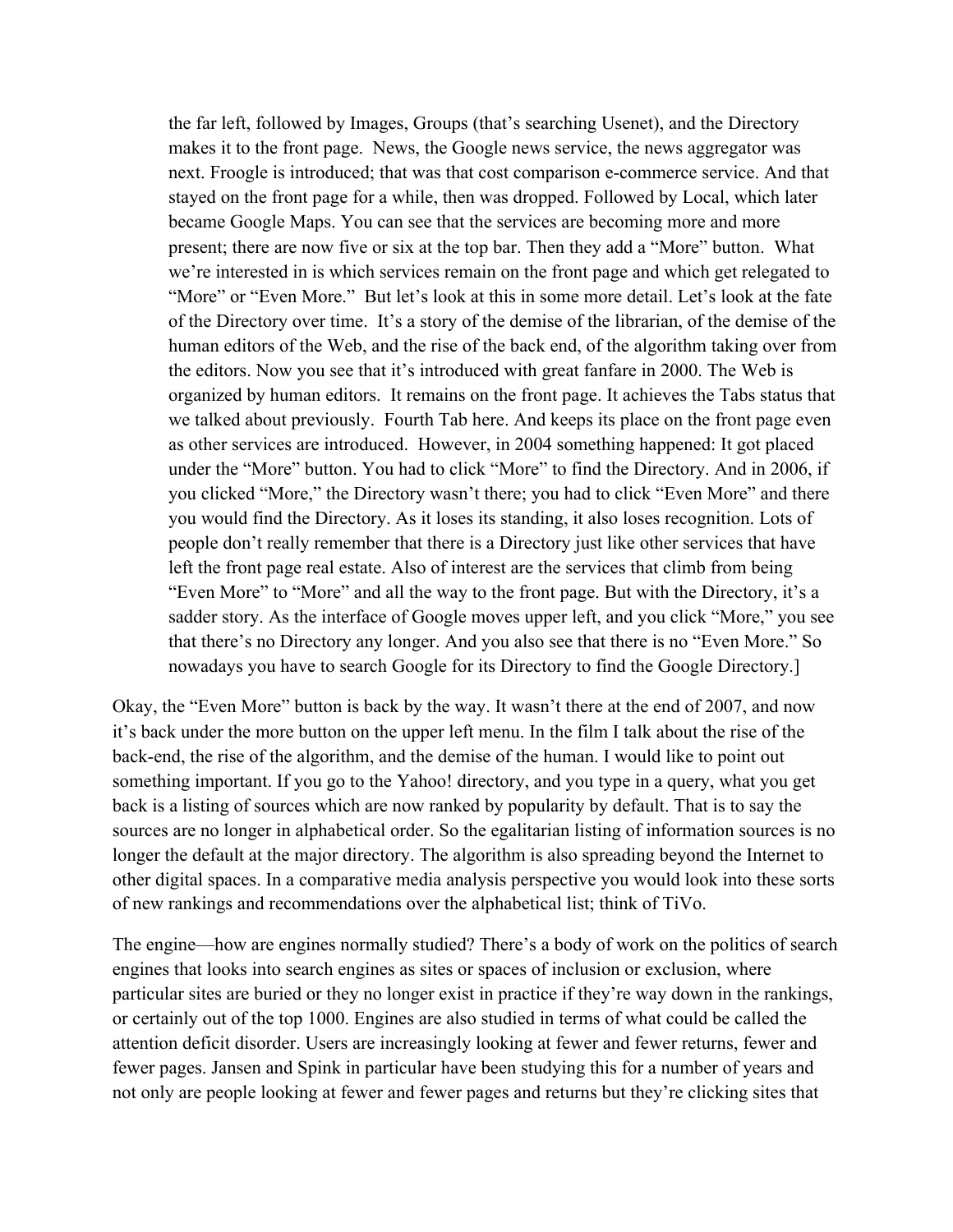are close to the top more and more often. So engines are studied as a space where placement really matters. They are also studied in terms of the notion of Googlization. It's a term that has been introduced or been worked on by library science scholars in particular as a reaction to the Google Books project. The minute Google entered the hallowed halls of the library, library science scholars began critiquing Google quite heavily, but also developing sophisticated ideas about what Googlization would imply for knowledge provision, and knowledge access more generally if it keeps going like this. Googlization arguably as a term has a political economy connotation. Google is creeping into more and more different services. They're no longer just a search engine; that much is obvious. Google and engines are also studied from surveillance and privacy studies points of view. In particular search engine results are being personalized on the basis of your histories. If you are signed into Google in particular, queries are not only logged but results personalized. And it's interesting in my view that it's becoming more and more difficult to study Google results, because Google results are not necessarily the results increasingly of some "one" algorithm but they're also partly your results. People increasingly do not receive the same results. So I call Google the "inculpable engine," as it's taking itself off the hook by having the user influence the results. But before it did so, or while it's doing so only a bit, what I have been developing is a means to study engines—Google in particular—as an ordering device, as an epistemological machine. And in order to do that, I have captured and stored the engine results, which is not in compliance with Google's Terms of Service. So I put up a notice asking for its forbearance. I look into what is an understudied aspect of engines, that is the volatility or stability of the actual results. Do results change day by day or are they relatively stable? Does it matter *when* you search for the kind of results that you receive?

Here is one example. These are the results of a query, made daily, over a 30-day period, November 2007. It's a query for RFID and within a 30-month period you see that most of the sites are rather stable. But some returns vary somewhat from a top ranking of four to the low ranking of 12, from the top ranking of 11 to 26, from 1 to 17, and from 14 to 31—that is some change, also given how users interact with results. The major change is one particular site that went from rank number 9 to 213 during the 30-day period.

What kinds of questions may be asked, when working captured search engine results? What I was interested in was a follow-up on the classic idea of what social research is according to C. Wright Mills. It is to present conflicting realities. And what I was looking at was whether or not Google results are increasingly becoming more and more familiar, that is, able or unable to present conflicting realities. The question is whether the results that come out of Google are aligned with the familiar or the mainstream. That is, are Google results becoming quite similar to the sources that you would hear on the evening news? So I've been tracking results of the query for 9/11 over about two years, collecting the top 1000 results for that query because Google serves a maximum of 1000 results, and looking in particular at the rankings over time of three important sources for 9/11 accounts generally: the New York Times, the New York City government, and a third one which I'll tell you about in a second. The New York Times is in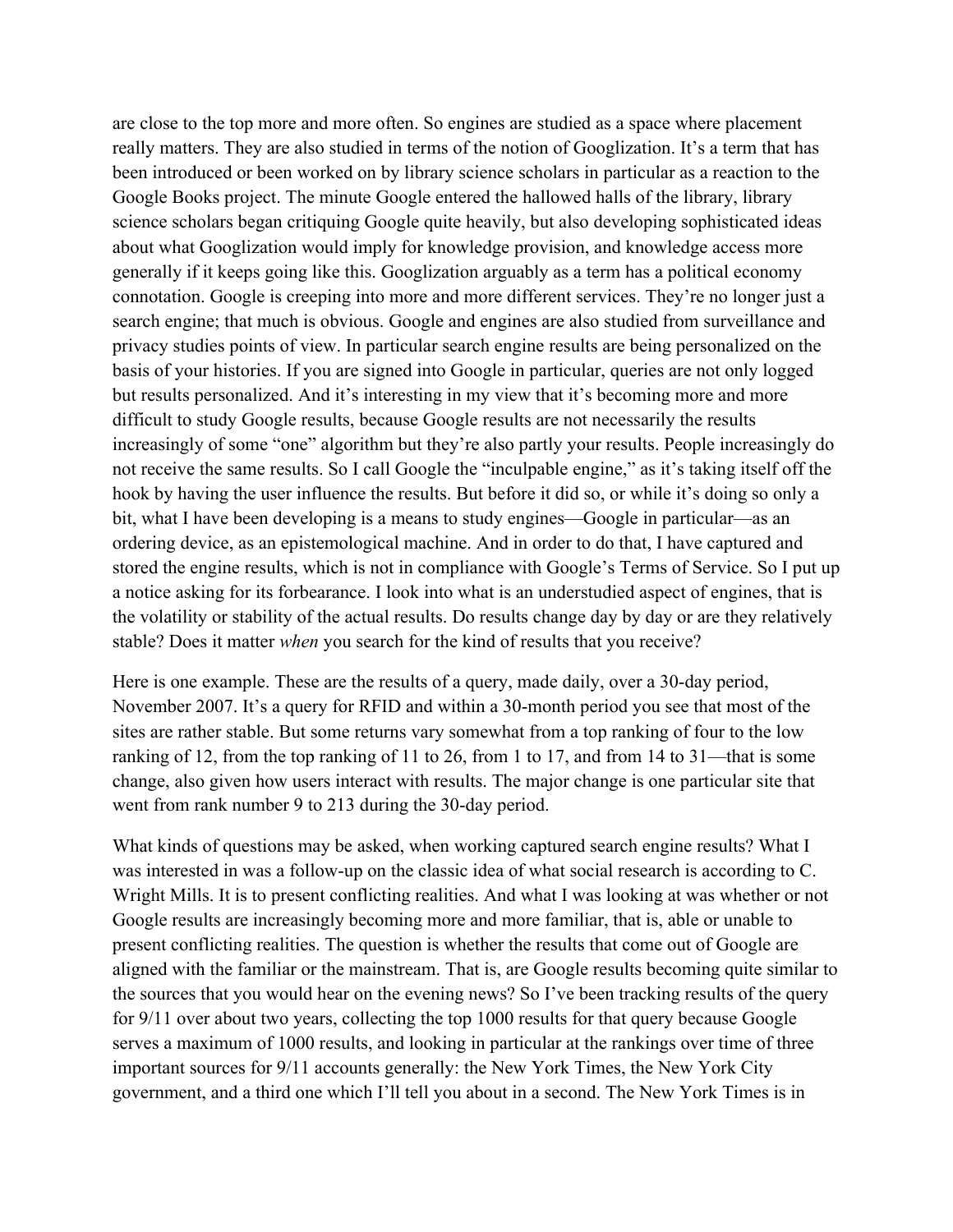blue; the New York City government, nyc.gov, is in green. The third one is a site that presents a conflicting view of reality, the Movement for 9/11 Truth, 911truth.org. For approximately six months 911truth.org was in the top five results of Google. Something happened around the  $17<sup>th</sup>$ of September 2007; it dropped precipitously from result 5 to result 200 and then off the charts to under 1000. I believe this is the first fully documented case of the disappearance if you will or the apparent removal of a site from Google results. There are a number of reasons why this may have occurred which I'll get into later in the Q&A.

In the case above, we are studying Google mainly, though one could interpret 911truth.org's high placement as socially significant. But how to use Google to study more specifically what's happening in society? We've built a piece of software called the Google Scraper, also known as the Lippmannian device because Walter Lippmann was always interested in equipment or tools that could provide a "coarse view" of the partisanship of an actor. So let me just show you what one is able to find with the Lippmannian device. What we do is we capture engine results from one query. In this particular case, the first 100 results for the query climate change. Then for each of these 100 sources we query them individually for a particular subject matter. In this particular case, for the names of climate change skeptics. We're interested in seeing whether or not we can provide a coarse sense of the partisanship of a particular organization. These are the top 100 returns for the query "climate change" in Google in July 2007. We've done this for other periods as well, this just being a snapshot. We queried each of the individual sites - the EPA, BBC News, UN Environmental Program, IPCC, Pew Climate, et cetera, et cetera, for the names of wellknown climate change skeptics. We wanted to look into not only whether we could detect the partisanship of the source but also we wanted to look whether the Web is like the news, providing quite a lot of space or voice to the skeptics, or at least to climate change skepticism. What you see here are the results. You see that the skeptics actually are not named too often on very many sites. What jumped out for me on this particular one is climatescience.gov actually names skeptics. Marshall.org often times funds them; sourcewatch.org is a watchdog organization. With the Lippmannian Device you gain a sense of not only partisanship, but also issue or position commitment per source.

The spheres. How are blogs often studied? Blogs are often studied as a genre; they're recognizable because they have particular formats: reverse chronological order, a blogroll, et cetera. Blogospheres often times are studied in relationship to the news. What other researchers reported earlier on today is counterintuitive to me; in the previous studies that I've looked at and the studies that I've done, I've always found the blogosphere to be parasitic on the news as opposed to the news being parasitic on it. But in any case the blogosphere is often quite obsessed with mainstream media. Blogs are also studied as organizers of voice, voice-giving, or as authentic voices as in the case of the famous Iraqi bloggers, et cetera.

How else to study spheres? I take spheres to be engine-demarcated spaces. That is to say the blogosphere, as sphere, is in some sense authored or at least demarcated by Technorati. I take the Web as in some sense demarcated by Google; I take the newssphere if you will as demarcated by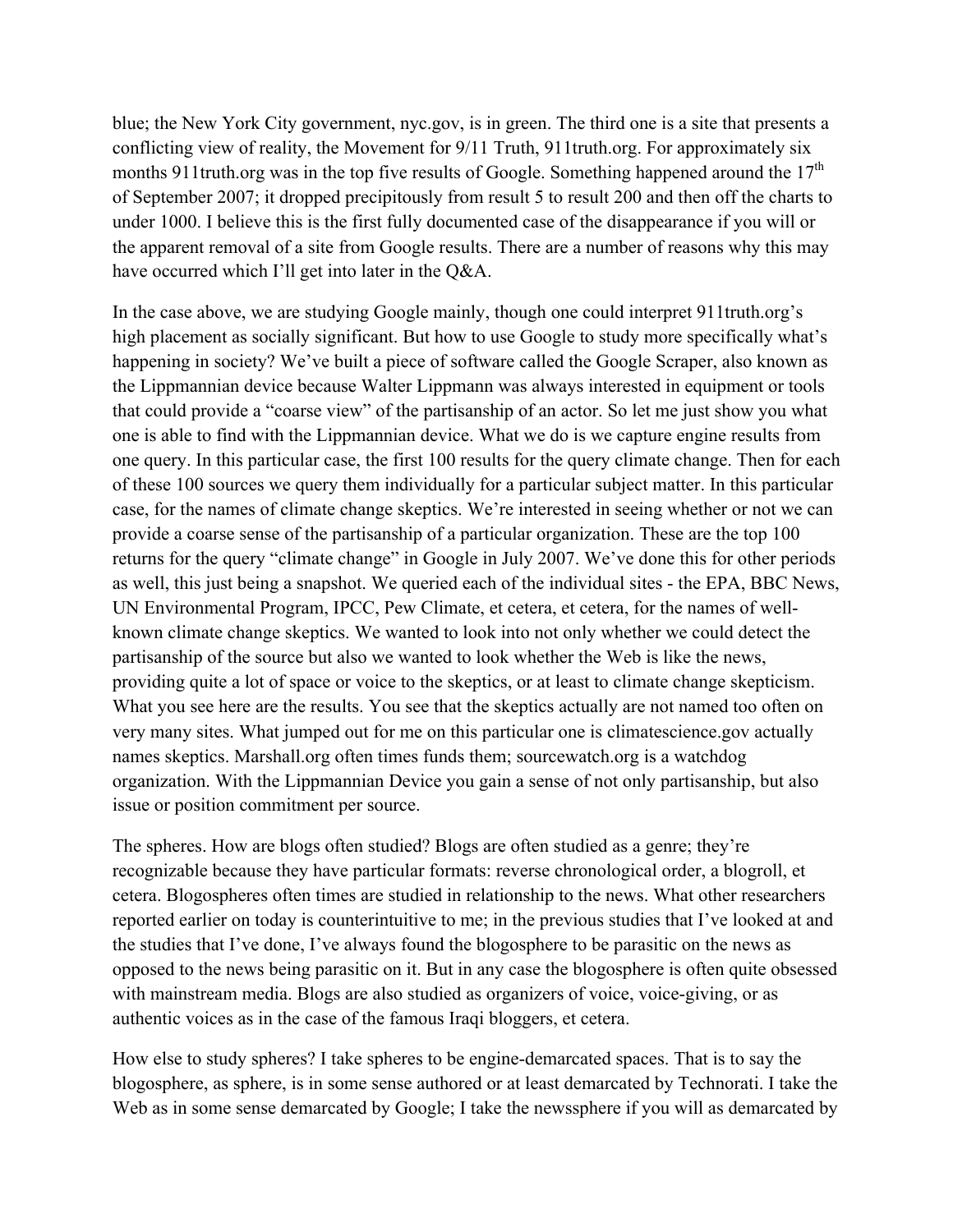Google News; I take the social group marking sphere, or tagosphere, as demarcated by Delicious. And what I then do is perform "cross-spherical" analysis. That is to say, what are the differences in available or privileged sources between these subspaces on the Web? I also ask questions about the quality of media. Is the blogosphere something that treats issues, subject matters, substance differently, qualitatively differently, than the news or the Web? One brief case study, again having to do with climate change, is called the Issue Animals project. We queried the various sphere-engines for climate change, and saved the results. We subsequently made a list of animals associated with climate change, manually, from reliable sources. We queried each of the sources per sphere for these animals, that is on the Web through Google Web search, in the news through Google News, and in the blogosphere through Technorati. We queried all of these individual sources to see whether or not particular animals are privileged per sphere, in particular to look into whether each of the spheres have tendencies towards creating media icons or not. When looking at the news, we noticed that the polar bear really stands out; when we look at the blogosphere as I said what I have found it to be quite parasitic on the news, the news becoming amplified in the blogosphere. On the Web intriguingly the animals are treated in a more equal fashion. That may say something about the "quality" of the Web over the news and over the blogosphere, or at least its lacking of media icons.

The Webs. This is in the plural as I mentioned. How are they often studied? They're often studied in the singular, the World Wide Web, or Web Studies. They're often times studied as I mentioned before in terms of cyberspace. Also as a technical infrastructure, as a technical infrastructure with particular end-to-end principles and then with particular engineering, the packet-switching, which conventionally at least way back when was supposed to allow us to root around censorship. Anyway, cyberspace, the idea of cyberspace arguably grows out of a particular understanding of the effects of the infrastructure. And the Web is also studied as a realm apart, as something different, certainly not as a potential baseline.

What I started to do two years ago was to see if I could use the Web as an indicator for the state of a country. I was exploring Iraq in particular. To know what was happening in Iraq, we had news reports, we had the authentic bloggers from Iraq, we had some Presidential candidates and Congress people that were on fact-finding missions; there were no tourists until very recently, actually you may have read that in the New York Times I think it was or International Herald Tribune, the first Western tourists have arrived in Iraq; there's always pilgrims moving through there, too.

So what I've tried to do is develop a means by which I could find out what was going on in Iraq by looking at the state of their Web. How broken is it? Were the university websites up? Things like this. So on the basis of this, I began to develop a series of methods in order to diagnose the condition of a society according to its Web.

The reason for national Web thinking more generally, more conceptually, has to do with GeoIP technology and the idea that the Web has been grounded—you may have noticed it; I notice it a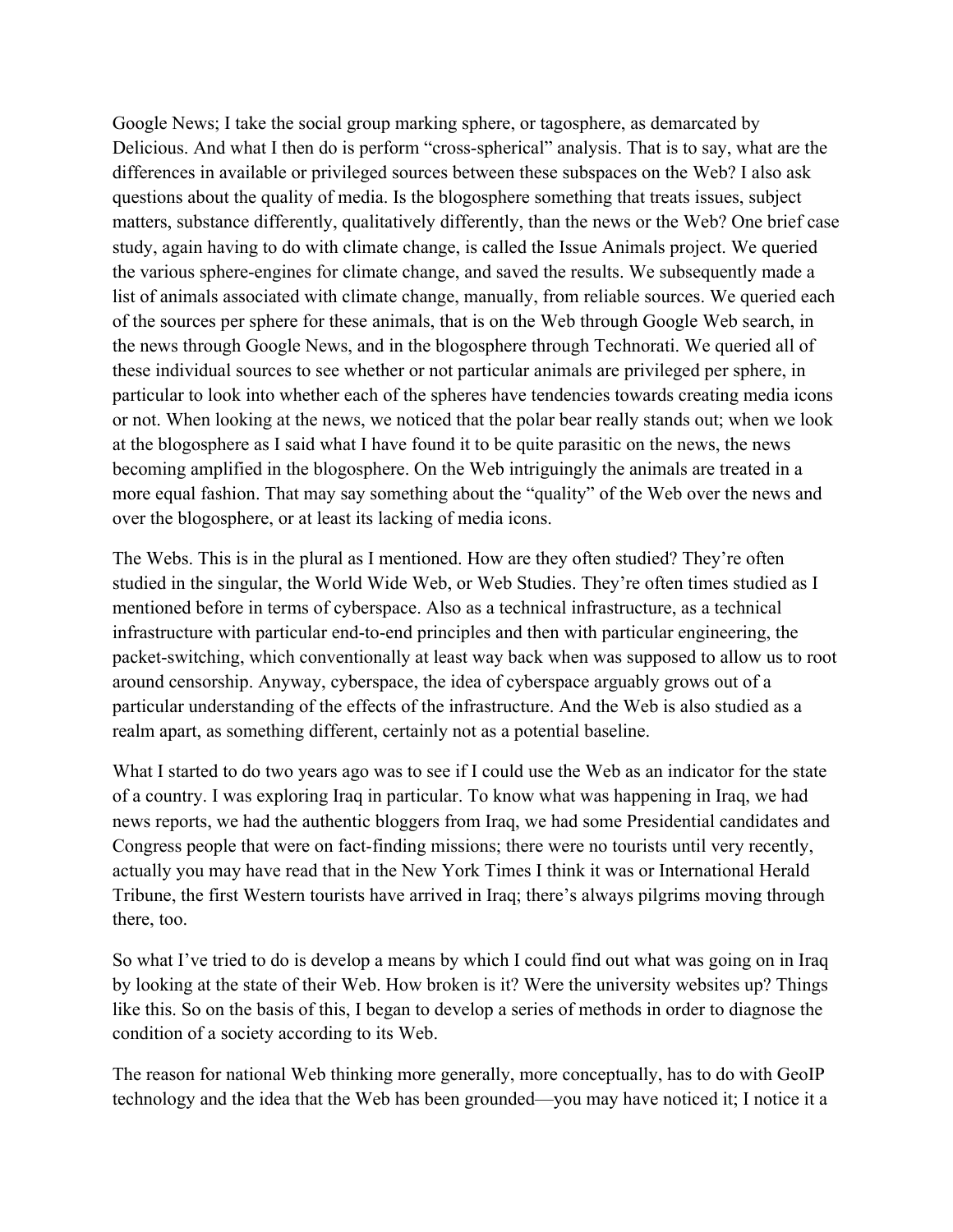lot because I'm a baseball fan and I subscribe to MLB.tv and any time I'm in the US I'm often blacked out, whereas when I'm in Europe I can watch all the games. You'll have noticed this with the Olympics. The content is served according to your location, and that is, your IP address is detected. This technology goes back to the famous Yahoo! Lawsuit brought by two French NGO's in 2000, where the case was about blocking French users from looking at Nazi memorabilia pages in the US. The technology, GeoIP location technology, was developed directly as a result of that particular lawsuit. Goldsmith and Wu have written a book about it.

So what kinds of ideas can one gain about a society if you look into the condition of its Web? Here are some ways to study the condition of the Web; I'll just list certain Web-diagnostics briefly. Youthfulness. Are pages fresh? You do that through analyzing page date stamps. How broken is the Web? You can use link validators. To find out the cohesiveness of a national Web, you can use hyperlink analysis; are sites linking to one another nationally, or more internationally? How gated is the national Web? Also, how dated are the users, if you will? That is to say, what kind of browser versions are they using? You can use server logs for that.

Here is another way to gain indications of societal compositions according to the Web. This is a top and second-level domain topology of the US, which shows a ranking of which domains are in use. You can see that ".com" is the most important by far in the US. Compare that to Palestinian territories, where ".org" is most significant.

I'll briefly mention the Palestinian Web mapping project, in this context, for it demonstrates how to study social divisions. We did this study with Cambridge University and the University of Toronto. It is an effort to see what's going on in the Palestinian territories by looking at the Web. We took all the Fatah-related websites and all the Hamas-related websites, and we looked at their linking patterns. What we found is that Fatah sites link to the news, to local NGO's, to international NGO's, and Hamas was linked to no one. They link only to RSS readers, which gives you an indication of how their networks operate. The work also provides a particular view of the differences between Fatah's and Hamas's information cultures, one linking with national, international NGO's, news organizations, et cetera, and the other off-the-radar, with individuals receiving the information through subscription only. And it also gives you an indication of the splits on the ground, two different kinds of Web presences and cultures.

Social networking sites. How are they normally studied? They're often studied in terms of Goffman's idea of the presentation of self. One of the more intriguing reports was about social class divides performed on social networking sites. MySpace and Facebook are said to have different classes of users. The extent to which Facebook is a walled garden versus MySpace is another way of looking at it. Social Networking Sites are also studied in terms of the difference or similarity between real-life friends and friended friends. More significantly perhaps is how difficult it is to defriend online, how that amplifies the effect. Any kind of touchy social relations are not resolved very well by clicking, and having alerts broadcasted.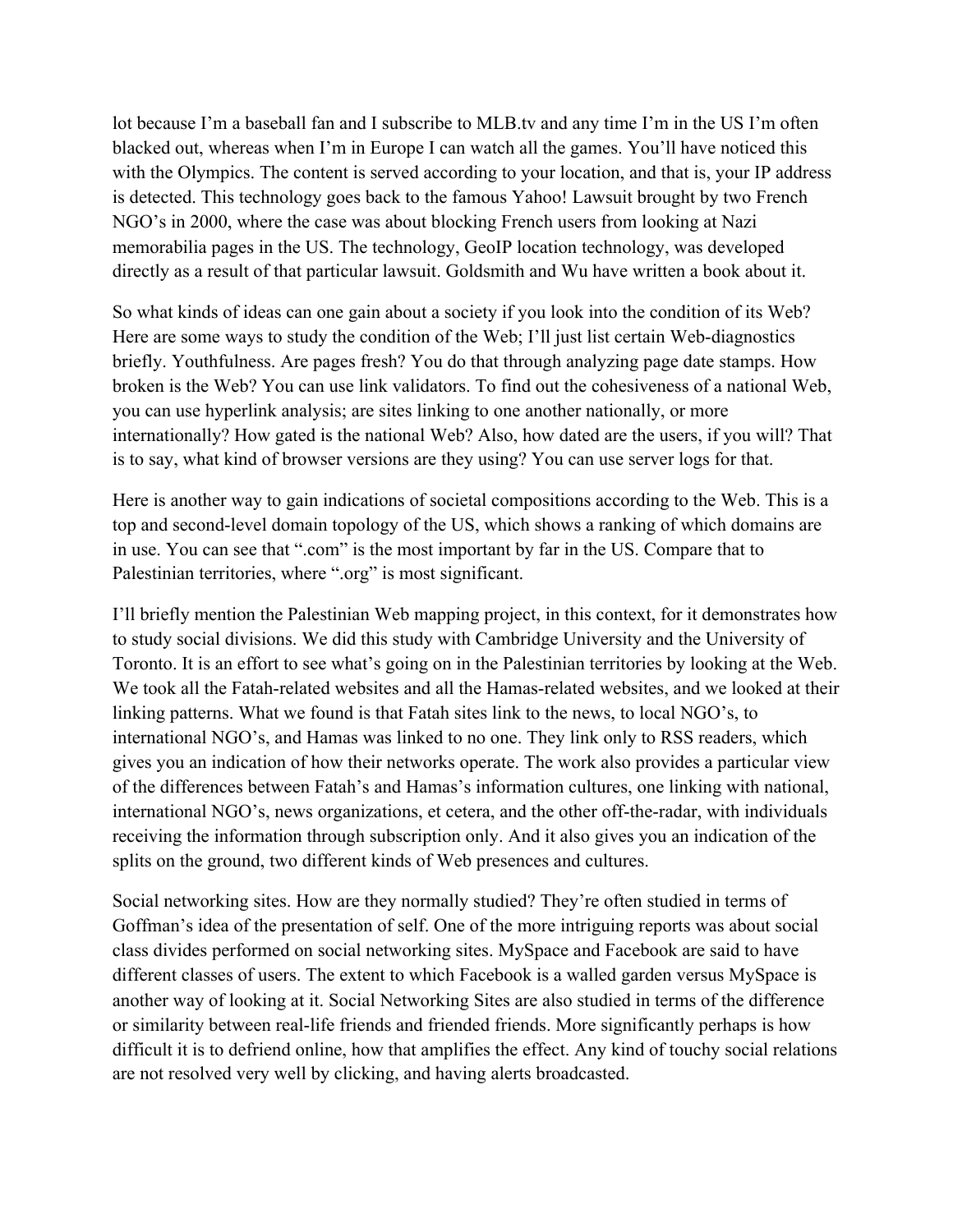How else can they be studied? I've been introducing a term recently that I like to call "postdemographics." The term takes into account the kind of information on the profile of social networking sites that is different from the standard demographics. What's on a profile of a social networking site? The ones that are highlighted are favorite media interests. That is to say, movies, TV shows, books, heroes, et cetera. So with post-demographics I propose to again follow the media and study how profilers already make use of these preferences, of these particular favorites. Then I'd like to repurpose the way they do it, their method, for social and cultural research.

This is my first attempt at it; it's more of an art project. It's called elfriendo.com. Check it out. I made ElFriendo when my team and I were Artists in Residence at the National Media Arts Institute in the Netherlands, Montevideo. It gives an indication of the work that can be done in post-demographics. It shows the the difference in favorites between all the friends of Obama versus all the friends of McCain. What are their friends' aggregate favorites? One could study Obama's and McCain's supporters, according to demographics. But what about studying Obama's and McCain's friends, according to their favorites? It's interesting that they have quite distinctive profiles, according to the music that the friends listen to, the movies, TV shows, books, heroes, et cetera. And TV shows may be of interest to advertisers and political consultants. Obama's friends' favorites: The Daily Show, Lost, The Office. McCain's friends: Family Guy, Project Runway, Top Chef, America's Top Model, Desperate Housewives. The larger point of post-demographics is that relationship between candidates and friends' media favorites may be distinguished from the relationship between candidates and supporters' demographics (gender, income, education level, et cetera).

Wikipedia. This is the last one. How is it often studied? It's often studied in terms of its accuracy. You will have seen the studies in Nature about Wikipedia vis-a-vis Encyclopedia Britannica. It's also studied in terms of its "encyclopedia-ness" if you will. Indeed, it is remarkable that Wikipedia is encyclopedia-like. It's also often studied or often used and studied as a kind of scandal machine. This practice in particular has picked up since Virgil Griffith at Caltech made the Wiki-scanner, which de-anonymizes anonymous edits. And it also studied or thought about at least in terms of the highly "vigilant" community. How can Wikipedians be so vigilant and also accurate given the fact that they're a) amateurs, b) free labor, et cetera? To put them to the test, what people have done - and there are a number of scholars have done this and later regretted it—at least that's what they wrote—they create false Wikipedia entries or they change things in a Wikipedia entry and then wait for something to happen. What happened was that many of these changes were corrected quickly, which came as a surprise. Wikipedians are highly vigilant. How?

I just want to tell you first that the Wikiscanner rocked the Netherlands. One of the Princes, Prince Friso and his Princess apparently were caught editing a Wikipedia entry. On the entry, Princess Mabel's, it was written that she had given "false and incomplete" information to the government prior to wedding the Prince. And this was in quotation marks in the Wikipedia entry.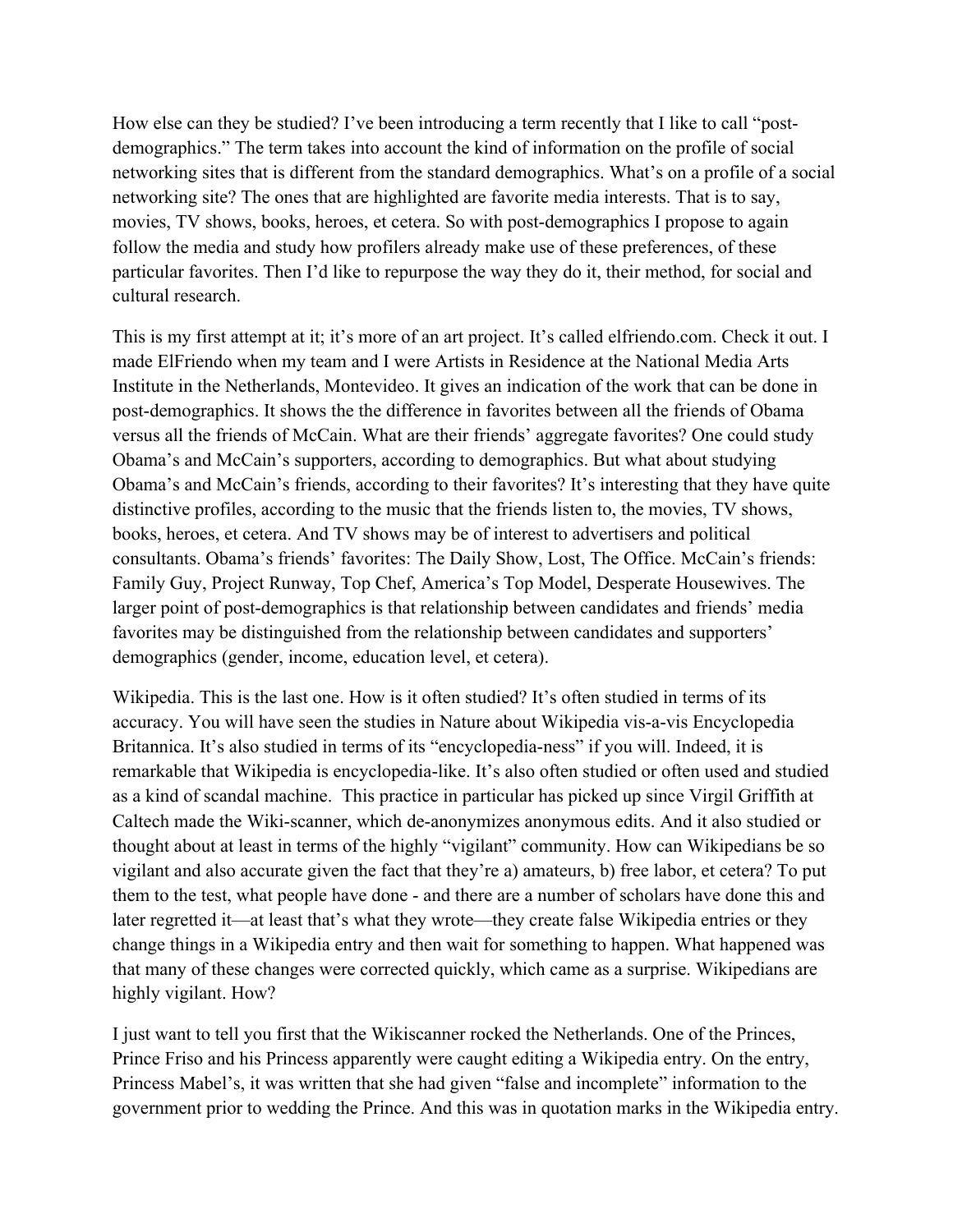It was found that the Royal Family, or at least their IP address, had removed one of the words, changing, "false and incomplete" to "incomplete." It was front-page news, and created a scandal. What wasn't reported was that the edit was reverted (changed back) within minutes, because one of the vigilant Wikipedians probably received a software alert saying that the entry had been edited.

One of the things that I'd like to point out is that most Wikipedia research today has forgotten the bots. In fact, if you go to the statistics of Wikipedia, the top Wikipedians are bots; they're not humans. The bots are working in tandem with the humans. Why are Wikipedians vigilant? They have bots. And they have software alerts that tell them when something is changed, something has been reverted, or that something's been edited, et cetera.

So the initial question is, how dependent is Wikipedia actually on bots? And how would one begin to think that through? It turns out that in total the number of human edits is far greater than the number of bot edits. However, when you look into different languages, individual language Wikipedias, you see that particular languages are more reliant on bots than others. In particular the languages that are most endangered have the most bot activity over human activity. What the bots are doing? They're looking for vandalism, they are interlinking pages, et cetera. The most active bots are referred to internally as maintenance bots, a term which is disarming. However, the question is, where does the 'maintenance' end and content co-authorship between humans and bots actually begin?

Thank you very much.

[applause]

Dr. Shulman: All right, thank you Richard as always for telling us what everybody's doing and has done in an authoritative way and for telling us all the things that we might consider doing, which is one of the reasons that we're here. So it's question time for Richard. I've got a hand in the back, Steve?

Steve: Okay Steven [name] at Cornell University. My team, the research group that I'm a member of at Cornell, studies very similar things to the things you talked about today. One of the things we do is take advantage of problems in the algorithms to make the algorithms better and let me give you an example. If you flip back to your slides to the section on where you were pulling down the hundred search results and then querying the next level of detail to look for under-sited authors. We've actually built systems that do essentially the same thing but in order to improve rankings based upon user preferences. So what you think about the fact if we do that, any implications of it?

I think it's excellent. Let me contextualize a larger point, and then I'll come back more specifically to your question. Recently one of the leading new media theorists, Lev Manovich, has called for a program called Cultural Analytics. The term is borrowed from Google Analytics.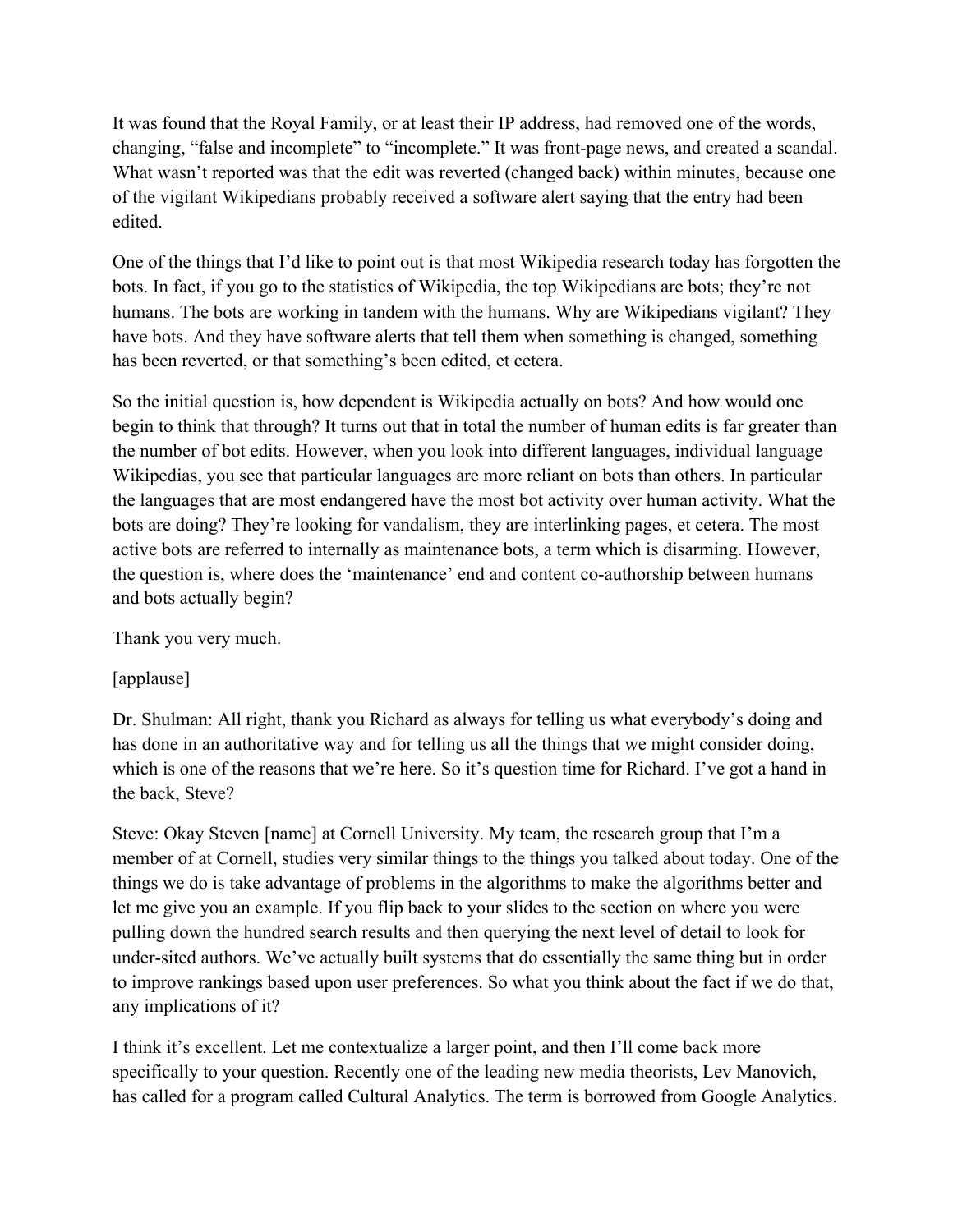It would build quite large-scale data collection facilities to take advantage of all the digital traces online and analyze them to think about culture production, state of culture, et cetera. That's a particularly large-scale model; it's kind of big science type of idea. And what I'm interested in are far more modest research undertakings. That is, instead of thinking about the models of these large companies and their large datasets and getting negotiated access to them, I'd rather think about ways that we can use the methods and computing techniques that are being implemented online and then think through what kinds of other sorts of research can be done with them, how these sorts of techniques can be repurposed. So indeed when you create techniques to better the rankings, or improve algorithms for ranking, I'm interested in using those algorithms repurposing them—in order to query different sites to tell us whether or not these sites are in league with a particular position or friendly with particular kind of funders, et cetera. So it's a different kind of purpose but we build on the very important work that you're doing.

Questioner: There's a huge level of funding that's being pumped into this area, it's called, we call it "learning to rank" in the computer science world. And so thoughts that you have about this area would be very useful to any team that's working on that research agenda.

Thank you.

Dan: Hi, I'm Dan [name] at the Fletcher School. I'm interested in your discussion of sort of national Web sort of diagnostics. And the focus on Iraq is fascinating, I mean Iraq is certainly an extreme case. To what extent have you gone beyond Iraq, I mean to what extent have you developed metrics to try to and how much data have you gathered on all 178 or whatever you know it's embarrassing as an IR purpose to say I don't know the actual number of jurisdictions but you know the number of (CCTLD's?)?

245. No, I'm not sure how many. I mean, we're now developing metrics. So we've done a very brief case study on Iraq. We've done a more extensive study on Palestine. And of course these are very specific.

Dan: My question is they are outlier cases. So if you want to apply, I mean you're gonna get interesting stuff from that but if you want to try to develop a metric that's gonna apply more broadly.

Sure. Let me just address a larger point and then I'll come to the specifics. I make situated software. So what I normally do is develop techniques, software applications, for specific kinds of research questions. And then later I see whether or not they could be made into something more generic. So this is a particular kind of research practice and I just want to make this clear. It's very different from the standard social scientific instrument-making whereby you build an all-purpose tool that you then install on your machine, then you go and look for datasets, and plug them in. So what I do is I normally make things that are for quite specific situations. But in most of the work that I've shown you apart from the Iraq case, many tools later have been developed in to something more generic, that is for more than just the one research project. What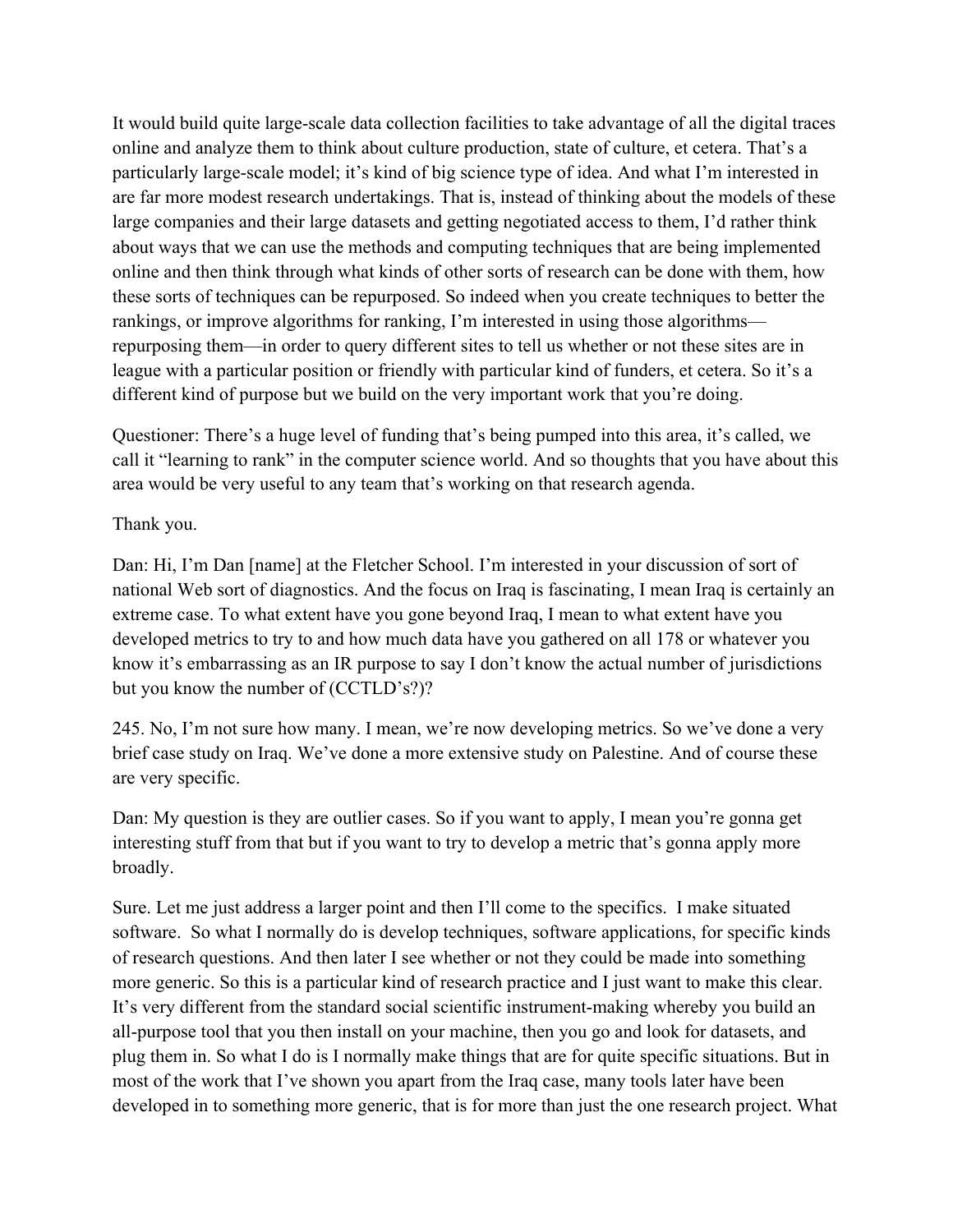I'm trying to develop at least in the first instance are a set of metrics that will aid in diagnosing the condition of particular kinds of country when we don't have good diagnoses. Initially, at least this was the idea with Iraq and this is also the idea in the Palestinian case. I mean someone wrote me very recently and wanted to do something on Zimbabwe. But, apart from these specific cases, what can we learn from more country data? For example, from the Alexa data. I mean have you looked at the top 100 sites per country? It's very interesting. You can profile a country according to what kind of sites are in that top 100. Which kinds of countries are relying on the mega-upload sites? Just to give you one short example. So one can think about different sorts of Web indicators for ideas about the societal condition.

## Dr. Shulman: Charli.

Charli: Yeah, I like your discussion of links. Actually I like the way you organized it from how it's been studied and what might be done differently. But on links, I was interested in the contrast you were drawing and I wasn't sure I understood the contrast between social network analysis which was in the "how it's been done before" versus this sort of reputational understanding, which is the "how might we do it." How is looking at sorts of links as reputational different from just in degree centrality as a prestige measure as social network analysis?

Yeah, that's a very good question. What I tried to do is go one step further and try to talk about the micro-politics of association. So that would be the answer in short. So normally when one would study hyperlink relationships in a qualitative way, one would try to think about whether or not they have an off-line relationship, whether or not they're partners, whether or not they're allied—you know all these sorts of things. And that's how one would explain why it is that they're linked. That's how one would do it in a kind of social networking sense, if you will. But what I'm proposing is you can find a politics of association where you don't need that kind of baseline of off-line relationships in order to come up with a reputational marker.

Ken: Ken [name]. I'm so grateful that you're doing things like this. One of the things that happens to me is I immediately start thinking: What kinds of interesting questions can we ask and then use these tools to answer? And I would like to say, what are two or three interesting research questions that you think these would answer. And a follow-up on Dan's question about Iraq and Palestine—I just think the next one is China and I'll just give you a quick answer. We have a group that comes regularly and does some executive ed from China and I give them some lectures on technology and technology-policy and we have this conversation about "censorship" of the Internet in China. And they acknowledge that these websites are blocked but they are grateful to their government because it prevents terrorism. And so I'd be really interested in having some of this evidence and say, "Okay so this is blocked but what kind of things does it block?" Just throw that out, I mean my brain's going a little faster than I think I can articulate, but what interesting broader research questions would you like to apply these things to?